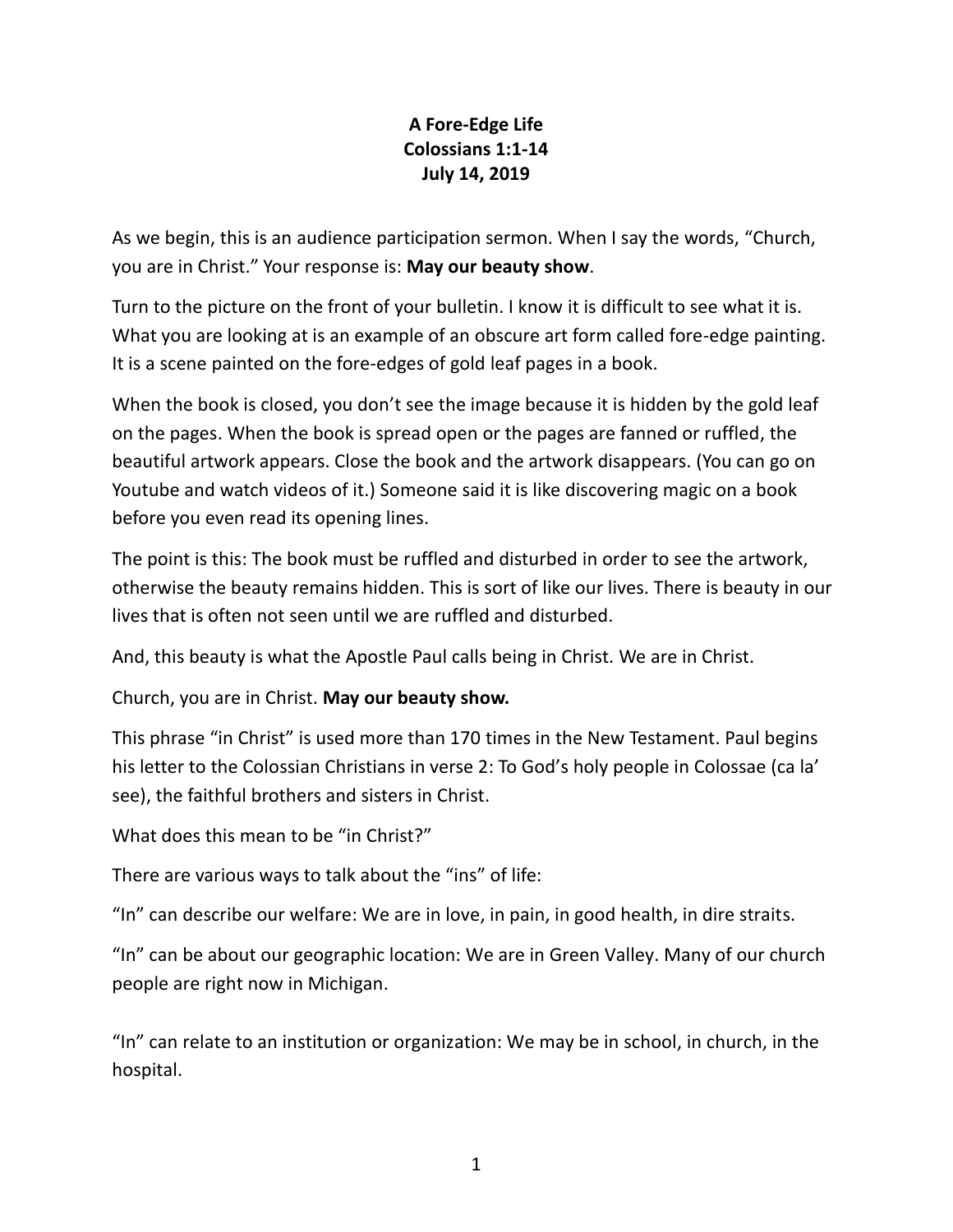"In" can tell what occupation we are in: We may be in the army, in "ministry", in teaching, in banking.

All of these "ins" tell us a bit about who we are. They give us information about our state of being, about our self, our location.

When we are in Christ, it gives information about our state of being, about our self, and to whom we belong to. The phrase refers to being in a certain position or relationship with Jesus. "In Christ" means we are bound to Christ in a profound way. Because we are in Christ, we have a hidden beauty.

Church, you are in Christ. **May our beauty show.**

Here is what that beauty in Christ is: From 2 Timothy 1:9 God gave us grace in Christ From Ephesians 1:4 God chose us in Christ From Romans 8:38-39 Nothing can separate us from the love of God in Christ From Ephesians 1:7 In Christ we have forgiveness of sin From 2 Corinthians 5:21, in Christ we are right before God From 2 Corinthians 5:17 In Christ we are a new creation From Galatians 3:26 in Christ we are sons and daughters of God.

This is the state of our being in Christ – forgiven, chosen, grace-filled children of God. It's a beautiful life. God is continually creating beautiful artwork in our lives that often remains hidden.

But something has happened in this church in Colossee. Paul tells them that he has noticed their faith. Mind you, Paul has never met these Christians, but he has heard about them. He says, "We have heard about your faith in Christ Jesus and of the love you have for all the saints." When the book of their lives was opened, a beautiful picture appeared of being in Christ.

Church, you are in Christ. **May our beauty show.**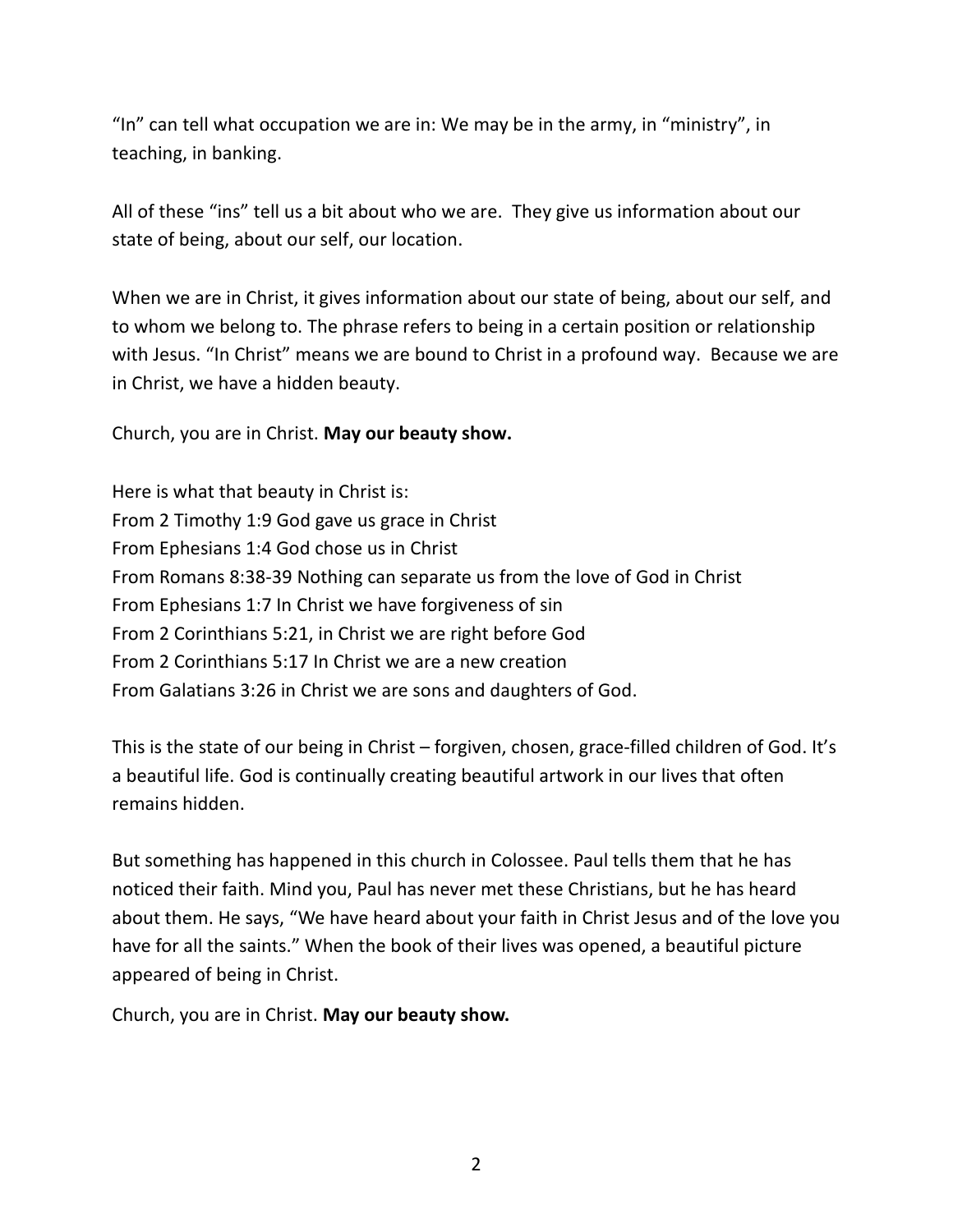Remember, being in Christ means we are chosen, forgiven, loved, children of God. it is beautiful, but what is that supposed to look like in our lives? Paul says this: Because you are in Christ, live a life worthy of being in Christ (verse 10). In other words, live a life worthy of that beauty within you.

We live a fore-edge life in Christ. You are beautiful on the inside because of what Christ has done, but we are called to live in such a way that the beauty comes out in the nittygritty of life. For example, when you're in conversation with someone you love and a disagreement arises. Is your response something beautiful? Is it worthy of being in Christ? If we have been forgiven, chosen, loved, then isn't that beauty worth living out in our lives and giving to others?

What does it look to live a life worthy of being in Christ?

A life in Christ bears fruit, Paul says.

Ah, there's that topic again! I spoke about fruit several weeks ago….the fruit of the Spirit: love, joy, peace, patience, kindness, goodness, faithfulness, goodness, selfcontrol. A life in Christ has great endurance and patience and joy, Paul says. This beauty comes out when we interact with people. Bear fruit in every good work, Paul says.

Do we bear fruit in every good work? What's revealed in *your* life when something or someone *ruffles your pages*? Or, when the book of your life is opened?

Church, you are in Christ. **May our beauty show.**

Often, a church will lose its way. One such small town church closed. What the farmers of the community missed was the ringing of the church bells, not the ministries of the church, not the people. Apparently that church served no other role in their community than that of music-maker. It was their only fruit.

As Paul begins his letter to the church in Colosse, he begins by praising the church. It has earned a reputation as the kind of place that bore good fruit: "Just as [the gospel] is bearing fruit and growing in the whole world, so it has been bearing fruit among yourselves from the day you heard it." This church is producing fruit in Christ. It is living a life worthy of Christ.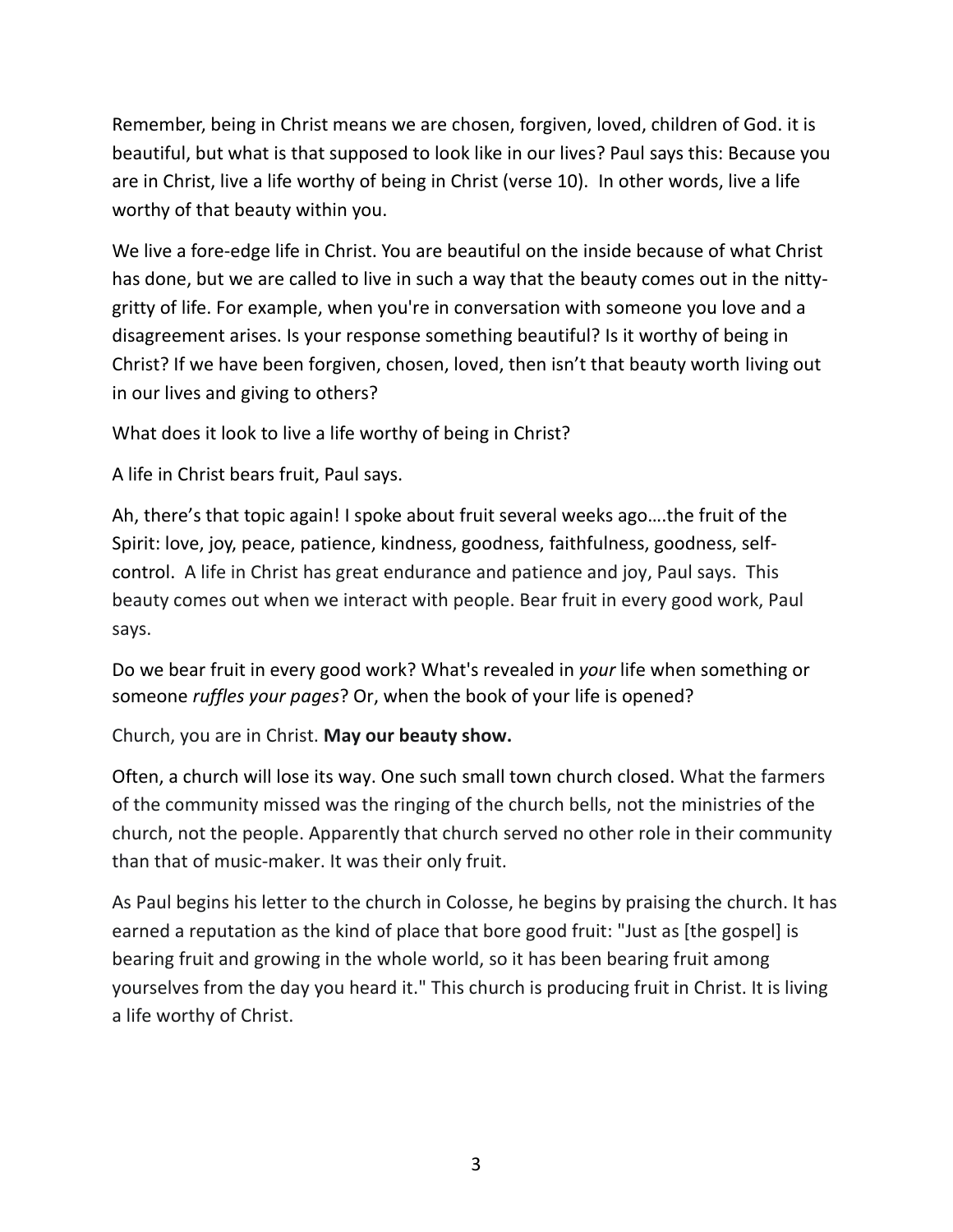I pray this for our church, that the beauty in our pages will be seen. I pray that our ministries are making a difference to our neighbors. I pray that the Spirit working through us is changing lives, deepening faith, seeding hope in our neighborhood. That if our church disappeared tomorrow, the community will miss us not because we have great concerts here or that our bells ring on the hour, but because the presence of our church community made our neighborhood community better and healthier and more faithful, and drew people to God.

Church, you are in Christ. **May our beauty show.**

Now all of this sounds like we have to be doing spectacular things for God (I mean, God has done spectacular things for us, so why not!). We are called to bear fruit, do good deeds, grow in our knowledge of God, be patient, be joyful. To do these things is to live a life worthy in Christ. If you think about it, these are pretty mundane things.

It is when we are engaged in the most mundane activities that we make the most difference in another person's life. It is through the quality of our character that we make a difference in another life. It is through the way in which we conduct our relationships that we really have an effect on another human being. The Christian life is simply a matter of living out the grace and mercy and compassion of God in Christ….your beauty in Christ showing through to others.

Church, you are in Christ. **May our beauty show.** 

I end with a story someone shared with me several years ago, and I've never forgotten it. It is a story about letting the beauty of being in Christ show through us in a mundane way. This true story is by Beth Moore, a popular author and Bible teacher.

She is sitting in the Knoxville airport waiting to board her plane. She begins her story with these words... "it is a scary thing to have the Spirit of God really working in you." She sees a man in a wheelchair. He is very skinny, dressed in clothes too big for him. He has long messy, stringy grey hair that extends down to his back. Long fingernails. She can't help staring at him. I now turn to her words….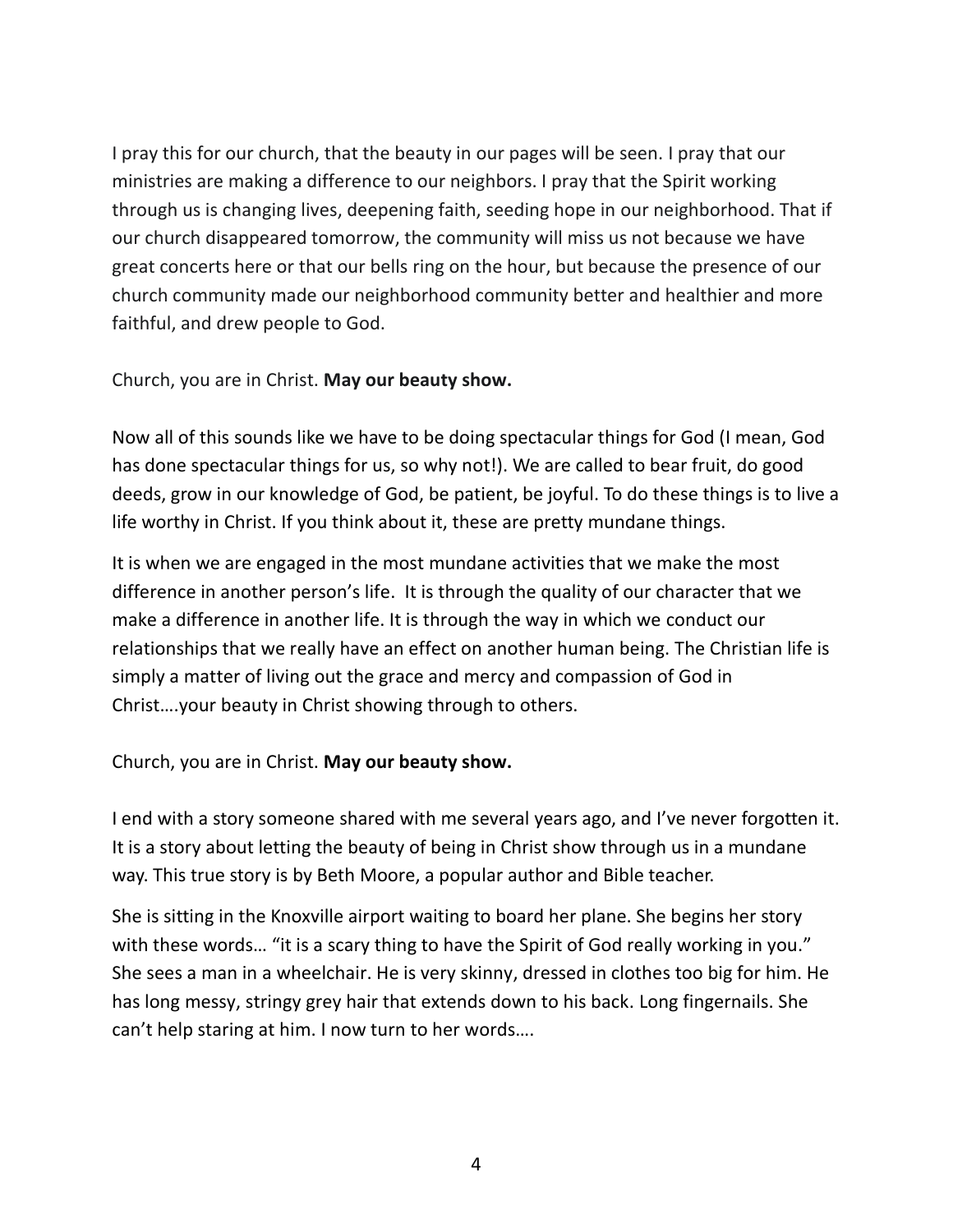I had walked with God long enough to see the handwriting on the wall… I immediately began to resist because I could feel God working on my spirit and I started arguing with God in my mind. "Oh no, God please no." I looked up at the ceiling as if I could stare straight through it into heaven and said, "Don't make me witness to this man. Not right here and now. Please. I'll do anything. Put me on the same plane, but don't make me get up here and witness to this man in front of this gawking audience. Please, Lord!"… Then I heard it..."I don't want you to witness to him. I want you to brush his hair."

The words were so clear, my heart leapt into my throat, and my thoughts spun like a top. Do I witness to the man or brush his hair? No brainer. I looked straight back up at the ceiling and said, "God, as I live and breathe, I want you to know I am ready to witness to this man. I'm on this Lord. I'm your girl! You've never seen a woman witness to a man faster in your life. What difference does it make if his hair is a mess if he is not redeemed? I am on him. I am going to witness to this man."

Again as clearly as I've ever heard an audible word, God seemed to write this statement across the wall of my mind. "That is not what I said, Beth. I don't want you to witness to him. I want you to go brush his hair."

…I knelt down in front of the man, and asked as demurely as possible, "Sir, may I have the pleasure of brushing your hair?"

He looked back at me and said, "What did you say?"

"May I have the pleasure of brushing your hair?"

To which he responded in volume ten, "Little lady, if you expect me to hear you, you're going to have to talk louder than that."

At this point, I took a deep breath and blurted out, "SIR, MAY I HAVE THE PLEASURE OF BRUSHING YOUR HAIR?" At which point every eye in the place darted right at me. I was the only thing in the room looking more peculiar than old Mr. Longlocks. Face crimson and forehead breaking out in a sweat.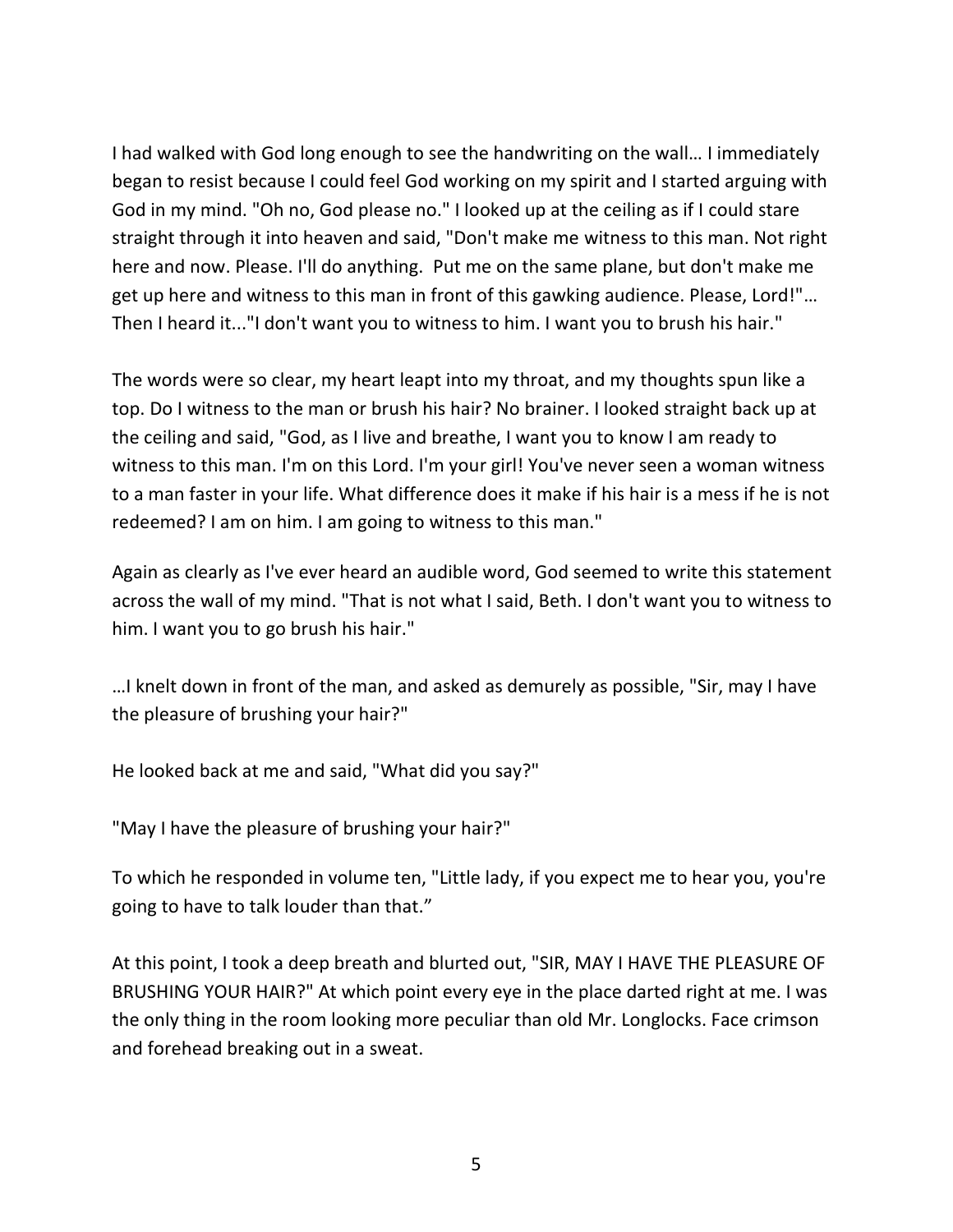I watched him look up at me with absolute shock on his face, and say, "If you really want to." Are you kidding? Of course I didn't want to. But God didn't seem interested in my personal preference right about then. He pressed on my heart until I could utter the words, "Yes, sir, I would be pleased. But I have one little problem. I don't have a hairbrush."

"I have one in my bag," he responded.

I went around to the back of that wheelchair, and I got on my hands and knees and unzipped the stranger's old carry-on hardly believing what I was doing. I stood up and started brushing the old man's hair…

A miraculous thing happened to me as I started brushing that old man's hair.... Everybody else in the room disappeared. There was no one alive for those moments except that old man and me. I brushed and brushed and I brushed until every tangle was out of that hair. I know this sounds so strange but I've never felt that kind of love for another soul in my entire life. I believe with all my heart, I—for that few minutes—felt a portion of the very love of God….

His hair was finally as soft and smooth as an infant's. I slipped the brush back in the bag, went around the chair to face him. I got back down on my knees, put my hands on his knees, and said, "Sir, do you know my Jesus?"

He said, "Yes, I do." Well, that figures.

He explained, "I've known Him since I married my bride. She wouldn't marry me until I got to know the Savior." He said "You see, the problem is, I haven't seen my bride in months. I've had open-heart surgery, and she's been too ill to come see me. I was sitting here thinking to myself what a mess I must be for my bride."

Only God knows how often He allows us to be part of a divine moment when we're completely unaware of the significance. This, on the other hand, was one of those rare encounters when I knew God had intervened in details only He could have known. It was a God moment, and I'll never forget it.